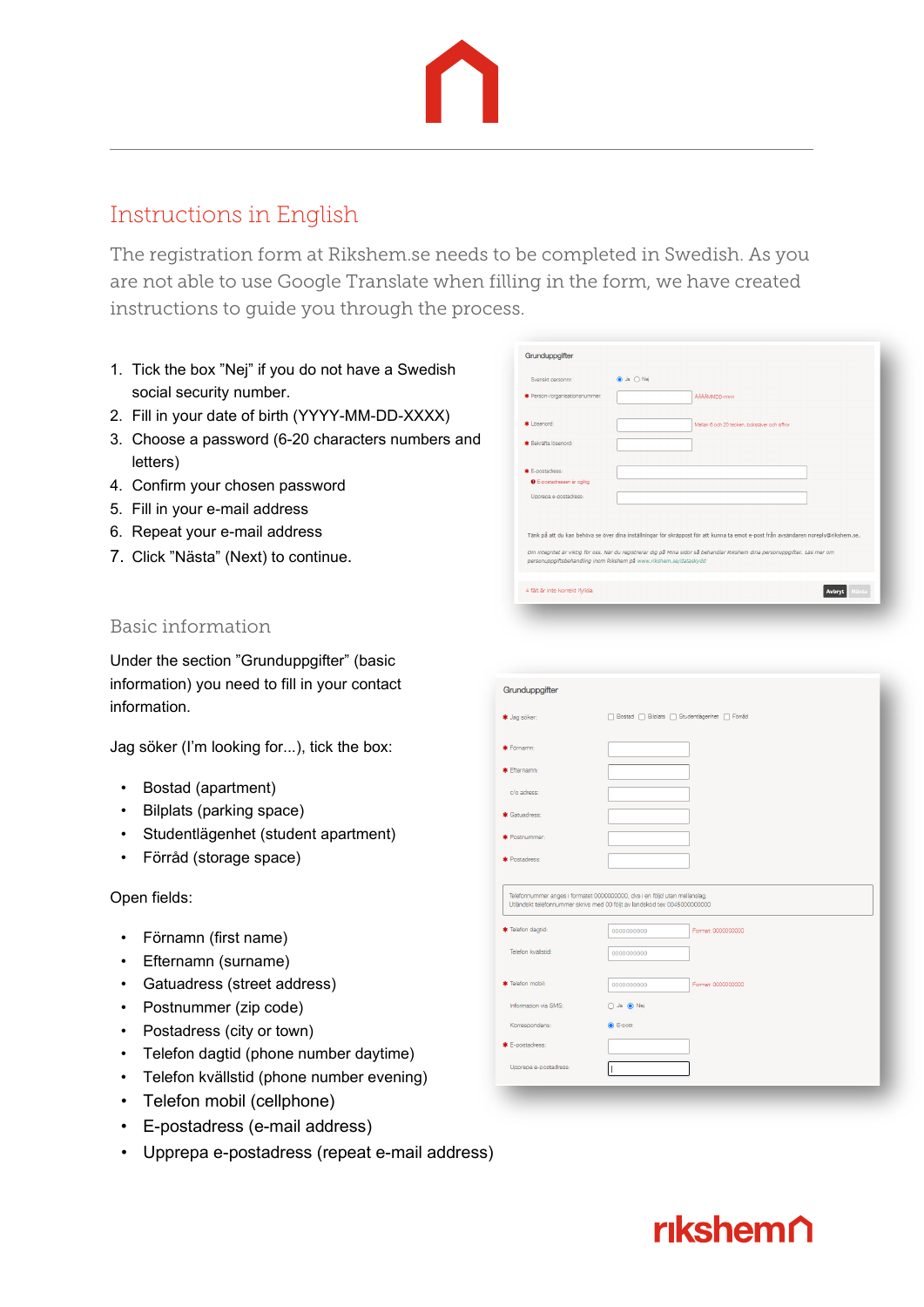### Income and employment

- 1. Yearly income in SEK
- 2. Type of income (choose from the dropdown menu):
	- Arbete work
	- A-kassa unemployment insurance fund
	- Pension pension
	- Studielån Student loan from **CSN**
	- Annan Other
- 3. Employer/source of income
- 4. Telephone number to employer

### Current accommodation

- 1. Choose from the dropdown menu:
	- Bor i föräldrahem Live at parent's house
	- Hyr lägenhet i andrahand Subrenting
	- Villa/radhus Private house
	- Hyresrätt Tenancy
	- Eget kontrakt hos Rikshem Your own leasing contract with Rikshem
	- Bostadsrätt Own your flat in Sweden
	- Inneboende Lodger Landlord
- 2. Landlord
- 3. Telephone number to landlord
- 4. Housing reference
- 5. Telephone number to Housing reference
- 6. Tick the box if you would like to have e-mails from us with information about available apartments.
- 7. Click "Nästa" (Next) to continue.

| Hushållets årsinkomst:<br>Ange hushållets totala årsinkomst netto, dvs. efter skatt.<br>Typ av inkomst:<br>$\checkmark$<br>$\overline{\phantom{a}}$<br>Arbetsgivare/Inkomstkälla: | Inkomst/Arbete        |  |
|-----------------------------------------------------------------------------------------------------------------------------------------------------------------------------------|-----------------------|--|
|                                                                                                                                                                                   |                       |  |
|                                                                                                                                                                                   |                       |  |
|                                                                                                                                                                                   |                       |  |
|                                                                                                                                                                                   | Telefon arbetsgivare: |  |

| Nuvarande boende                |                                       |
|---------------------------------|---------------------------------------|
| * Nuvarande boendeform:         | $\checkmark$<br>×                     |
| Hyresvärd/BRF:                  |                                       |
| Telefon hyresvärd/BRF:          |                                       |
| Referens hyresvärd/BRF:         |                                       |
| Telefon referens hyresvärd/BRF: |                                       |
| Övrig information               |                                       |
| Utskick bostäder/temadagar:     | Jag vill gärna få informationsutskick |
| 9 fält är inte korrekt ifyllda  |                                       |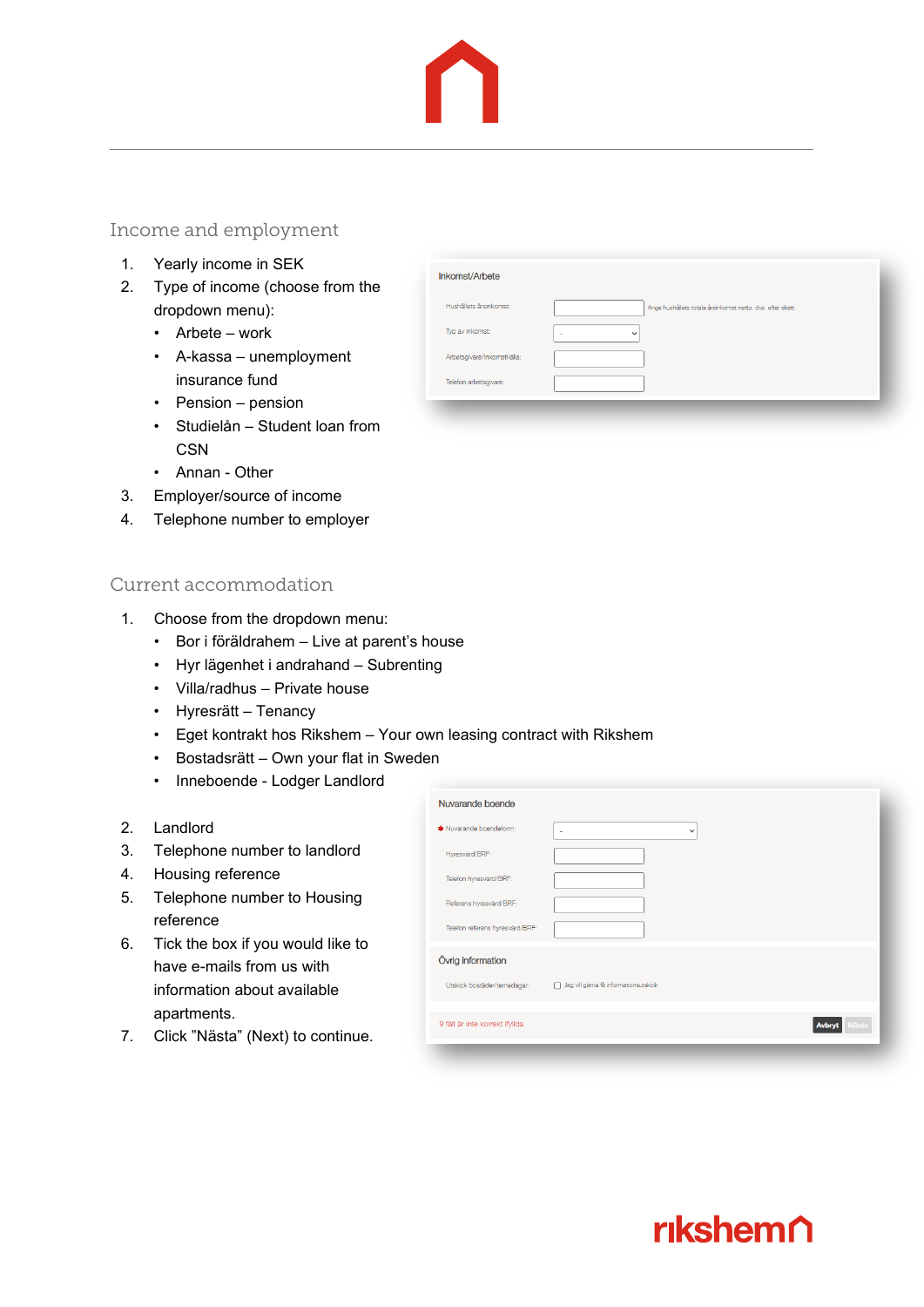

### Intresseanmälan Student

| On<br>Område  | Väli ort | $\checkmark$<br>▽ Lägg till Lägg till alla                 |  |
|---------------|----------|------------------------------------------------------------|--|
| Valda områden |          |                                                            |  |
|               | Ort      | Område                                                     |  |
|               |          |                                                            |  |
|               |          | Prenumerera på studentlägenheter som passar dina önskemål: |  |

### Parking space

If you have ticked the box "Bilplats" you can now choose the city and area you are interested in.

You can also choose between (tick boxes): carport, MC-garage/parking space, parking space without electricity (utan el), garage or parking space with electricity (med el).

If you tick the box "Ja" you will be informed by e-mail about apartments that you are interested in.

### Apartment

If you have ticked the box "Bostad" you need fill in the below applicant data (not for students).

- 1. How many grown-ups live in your household?
- 2. How many children?
- 3. Reason to move?

Choose from the dropdown menu:

- Arbete work
- Studier study
- Ändrade familjeförhållande change of family situation
- Annan orsak Other reason

Under the section Önskemål (request) you can choose from the dropdown menu:

- 4. City (ort)
- 5. Area (område), click Lägg till (add) or Lägg till alla (add all)
	- 6. Maximum rent

| Önskemål       |                                                                                  |  |
|----------------|----------------------------------------------------------------------------------|--|
| Ort            | $\check{ }$<br>Väli ort                                                          |  |
| Område         | V Lägg till Lägg till alla                                                       |  |
| Valda områden  | Område<br>Ort                                                                    |  |
| Typ av biplate | □ Carport □ MC-garage/parkering □ Parkering utan el<br>Garage [ Parkering med el |  |
|                |                                                                                  |  |

### Student apartment

 $O$  Ja  $\odot$  Nej

If you have ticked the box "Studentlägenhet" you can now choose the city and area you are interested in.

If you tick the box "Ja" you will be informed by e-mail about available student apartments.

### Intresseanmälan lägenhet

| Sökandeuppgifter      |                                                        |
|-----------------------|--------------------------------------------------------|
| <b>*</b> Antal vuxna: | Obligatoriskt                                          |
| * Antal ham:          | Obligatoriskt                                          |
| * Skäl för flytt:     | Obligatoriskt<br>$\overline{\mathsf{v}}$               |
| Önskemål              |                                                        |
| Ort                   | Välj ort<br>×                                          |
| Område                | Lägg till Lägg till alla<br>$\checkmark$               |
| * Valda områden       | Område<br>Ort                                          |
|                       |                                                        |
| Max hyra              |                                                        |
| Krav på hiss?         | O Ja (+) Nej                                           |
| Antal rum             | $Max:$ $\blacktriangleright$<br>Min: V                 |
| Våning                | Min: $\vert \mathbf{v} \vert$<br>$Max: \triangleright$ |
|                       | Prenumerera på lägenheter som passar dina önskemål     |